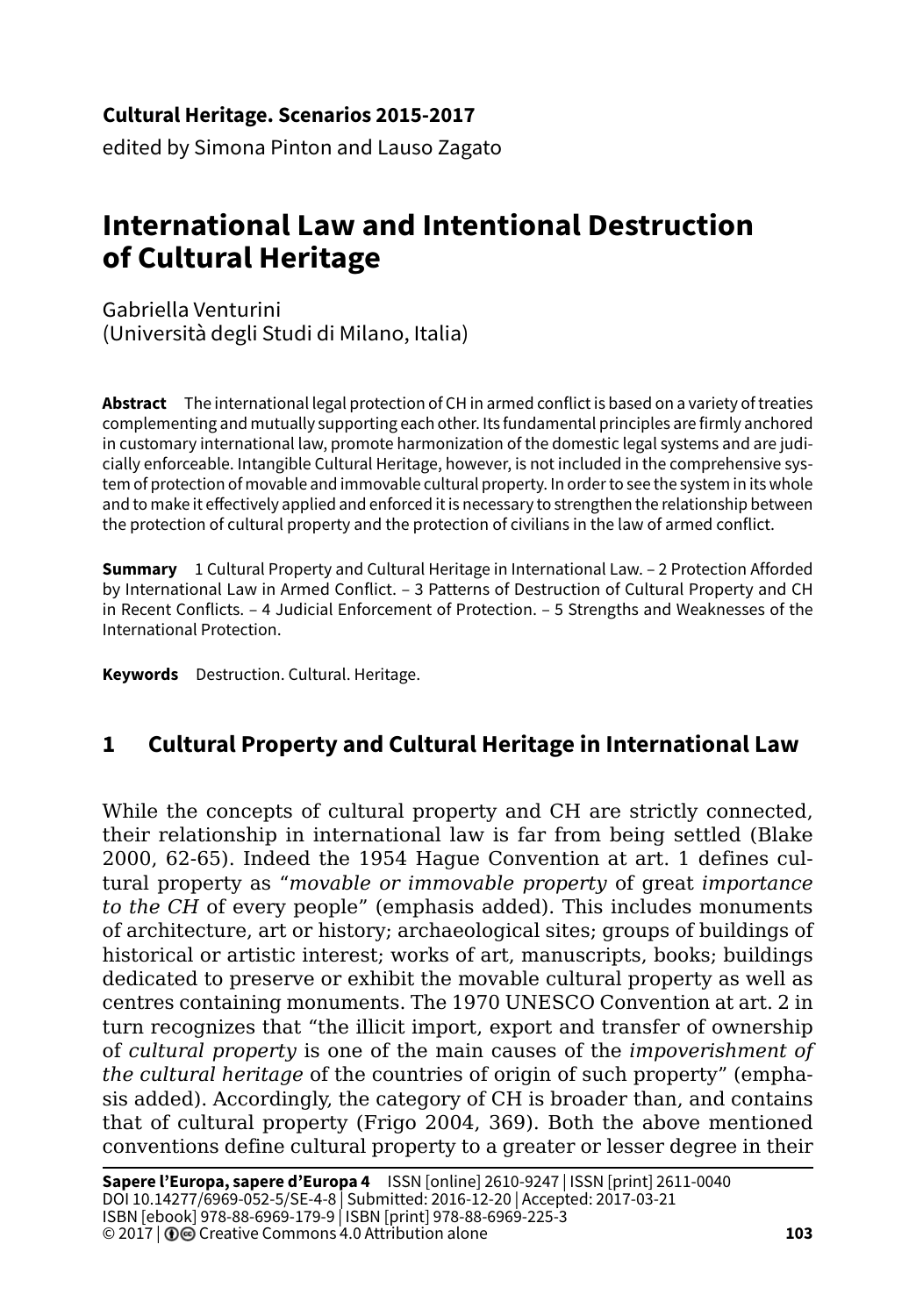respective field of application; neither of the two, however, gives a definition of CH.

The category of CH has acquired autonomy through the 1972 UNESCO Convention focusing on the 'outstanding universal value' of monuments, buildings or sites from the historical, artistic or anthropological point of view (art. 1). Thereby CH is characterized by universality and exceptional importance in terms of history. This aspect, however, has been recently redefined in the light of the significance of heritage for the contemporary generation, as "an evolutionary notion, possessing a multifaceted construct" (Loulanski 2006, 208). Eventually, the 2003 UNESCO Convention has clarified that CH embraces immaterial elements such as "the practices, representations, expressions, knowledge, skills – as well as the instruments, objects, artefacts and cultural spaces associated therewith" of communities, groups and, in some cases, individuals, thereby distinguishing the concept from the mere tangible property (art. 2(1)). According to this Convention CH does not need to be of 'outstanding universal value'; instead it is "constantly recreated by communities and groups in response to their environment, their interaction with nature and their history, and provides them with a sense of identity and continuity" (art. 2(1)). The 2003 UNESCO Convention gives consideration solely to such intangible CH as is compatible with existing international human rights law, as well as with mutual respect among communities, groups and individuals, and sustainable development. Therefore "the issue of preserving CH is linked to cultural rights as a form of human rights" (Logan 2007, 38) insofar as "cultural property may be seen as an essential dimension of human rights, when it reflects the spiritual, religious and cultural specificity of minorities and groups" (Francioni 2011, 10).

An in-depth analysis of the concepts of cultural property and CH in international law would go beyond the scope of the present contribution, which aims to focus on the protection provided by international law against the intentional destruction of CH in armed conflict. For this purpose, the notion of CH essentially refers (although is not limited) to movable and immovable cultural property of greater importance, which is protected by a number of treaties as well as by customary international law.

#### **2 Protection Afforded by International Law in Armed Conflict**

Some type of cultural property has been protected from the evils of war since the end of the nineteenth century. Art. 27 of the 1907 Hague Regulations, which are applicable in international armed conflict, provides that "[i]n sieges and bombardments *all necessary steps* must be taken to spare, *as far as possible*, buildings dedicated to religion, art, science, or charitable purposes, historic monuments, hospitals, and places where the sick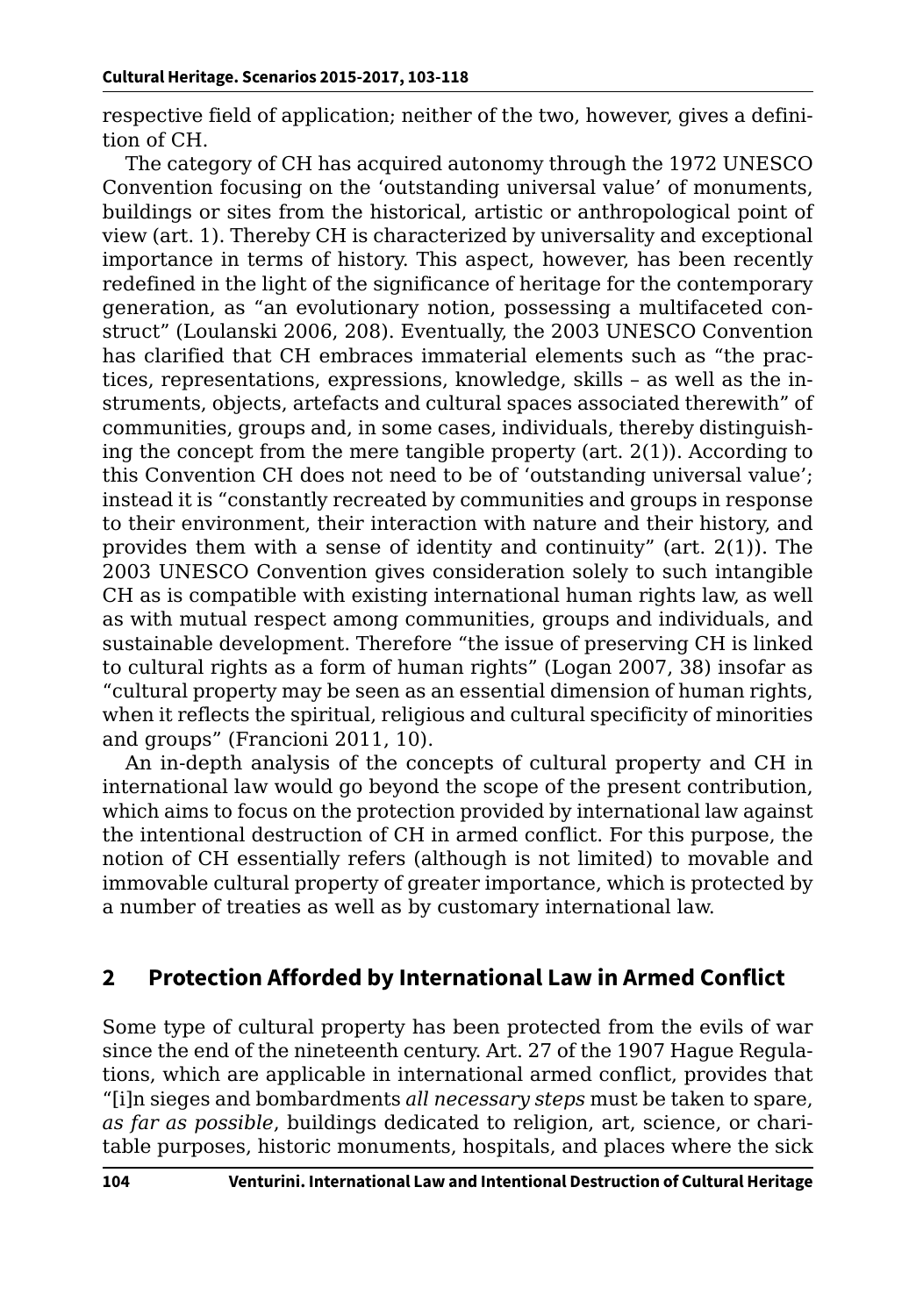and wounded are collected, provided they are not being used at the time for military purposes" (emphasis added).**<sup>1</sup>** This provision complements art. 23(g) prohibiting destruction of enemy's property unless "imperatively demanded by the necessities of war". It constitutes an obligation of means ("*all necessary steps*") making the protection of cultural property dependent on whether such property is used for military purposes and subjecting it to military operational requirements ("*as far as possible*"). Art. 56 of the above Regulations further protects "institutions dedicated to religion, charity and education, the arts and sciences" as well as "historic monuments, works of art and science" by forbidding their destruction or wilful damage in occupied territories. It is undisputed that the 1907 Hague Regulations have acquired the status of customary international law (Dinstein 2010, 15).

The 1954 Hague Convention provides for a twofold obligation *to safeguard* and *to respect* cultural property (art. 2). *Safeguarding* entails measures to be made by states parties in time of peace for the protection of cultural property situated within their own territory against the foreseeable effects of an armed conflict (art. 3). *Respecting* in turn involves a twopronged obligation (art. 4(1)) *i*.*e*. "refraining from any use of the property [...] for purposes which are likely to expose it to destruction or damage in the event or armed conflict" and "refraining from any act of hostility, directed against such property". This applies to cultural property situated within a State's own territory as well as within the territory of other States parties to the Convention, without requiring reciprocity. It includes the prohibition of theft, pillage or misappropriation of cultural property. Requisitions of movable cultural property and reprisals against cultural property are also prohibited (art. 4(3)(4)).**<sup>2</sup>**

While the 1954 Hague Convention as a whole applies in international armed conflict and occupation of territory, its provisions relating to respect of cultural property also apply in non-international armed conflict binding on all parties to the conflict, *i.e.* on non-state actors as well (art. 19). Even if legally speaking such an extension marked a significant improvement in the protection of cultural property by international law, subsequent practice was not very encouraging. Moreover, a waiver of the obligation to respect is granted by art. 4(2) when "military necessity *imperatively* requires such a waiver" (emphasis added). Although this exemption appears substantially more restrictive than the "as far as possible" condition of the 1907 Hague Regulations, it still allows belligerents a wide margin

**<sup>1</sup>** Art. 5 of the Convention (IX) Concerning Bombardment by Naval Forces in time of War of 18 October 1907 contains similar language.

**<sup>2</sup>** In order to facilitate its recognition cultural property may bear a distinctive emblem (1954 Hague Convention arts. 6, 16(1) and 17(1)).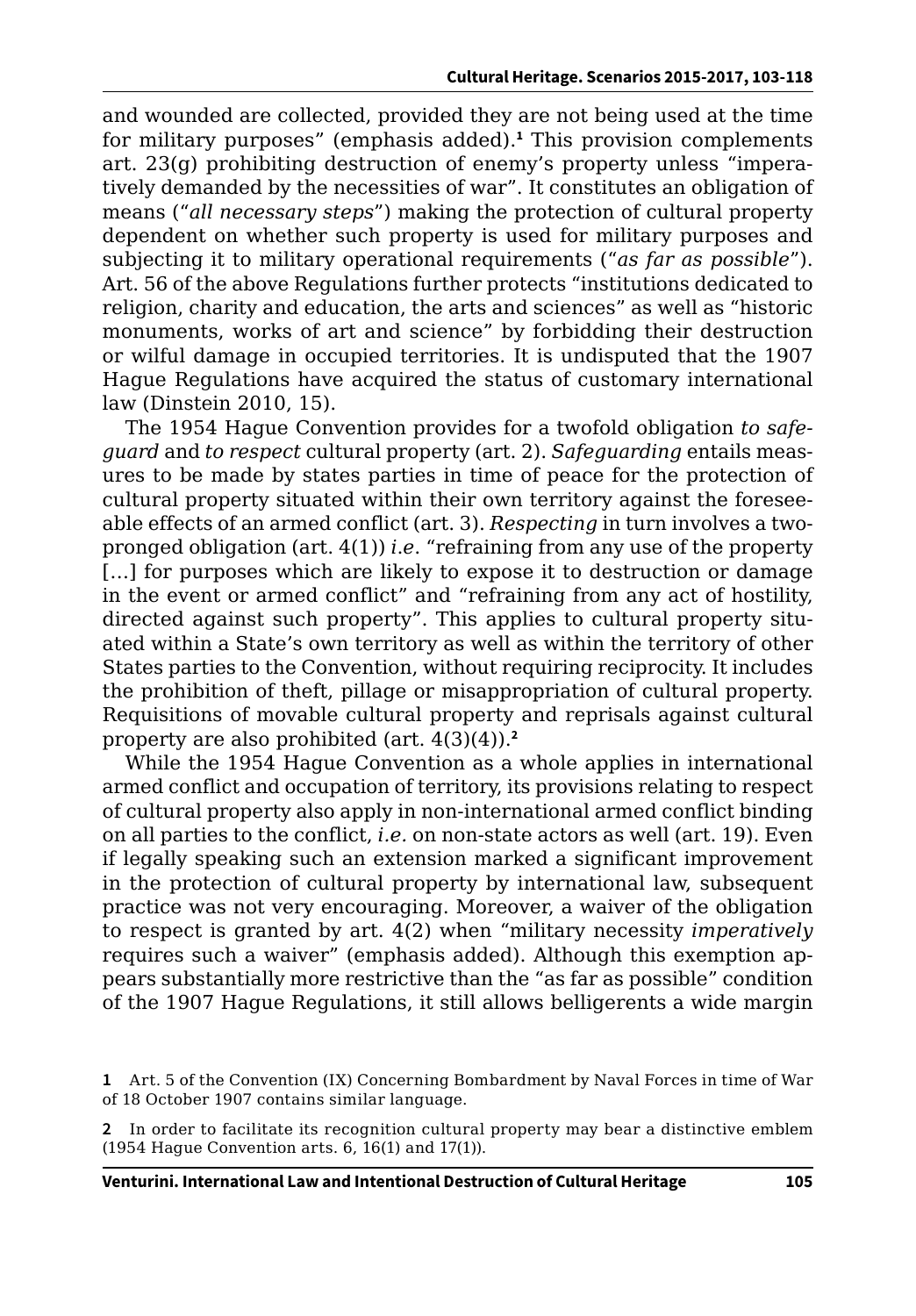of discretion and for this reason it has been widely criticized by legal commentators (Venturini 2010, 55 and literature cited in note 38). A further flaw of the 1954 Hague Convention is the assumption that the traditional (but rarely used) system of the Protecting Powers would be adequate to ensure its implementation in armed conflict (art. 21).

The 1954 Hague Convention (arts. 8 and 9) also establishes a system for ensuring immunity from acts of hostility and from military uses to refuges sheltering movable cultural property and to centres containing "monuments and other immovable cultural property of very great importance". But even there a derogation is provided for in "exceptional cases of unavoidable military necessity" and for such time as that necessity continues  $(\text{art. } 11(2))$ . As a result, military necessity constitutes a significant limiting factor on the effectiveness of the protection of cultural property in armed conflict (Toman 1996, 77-81, 144-148; O'Keefe 2006, 126-131, 158-161; Zagato 2007, 73-83; Forrest 2010, 76-78 and 114-115).

Besides the Hague Convention the more recent and relevant treaties dealing with protection of cultural property and CH in armed conflict are the two 1977 Additional Protocols to the 1949 Geneva Conventions and the 1999 Hague Protocol. AP I is applicable to international armed conflict (art. 1(3)); AP II applies to non-international armed conflict (art. 1(1)), while the 1999 Hague Protocol applies to both international and non-international armed conflict (arts. 3(1) and 22(1)).

The 1977 Additional Protocols prohibit any acts of hostility directed against the historic monuments, works of art or places of worship constituting the cultural or spiritual heritage of peoples and to use such objects in support of the military effort; AP I also prohibits reprisals against such objects (art. 53 AP I; art. 16 AP II). Interestingly a new criterion of 'spirituality' is introduced which would normally apply to places of worship, however it does not appear to create a new category of cultural objects (Sandoz, Swinarski, Zimmermann 1987, 646 and 1469-1479; O'Keefe 2006, 209-217).

The 1977 Additional Protocols do not expressly state which are the consequences of using cultural property in support of the military effort. Although the prevailing view considers that any use of a civilian object for military purposes would have the effect of turning it into a military objective, there are situations where the special importance of cultural or spiritual heritage recommends respect notwithstanding their use for military purposes. For example, Dinstein recalls that in 2002 the Israeli armed forces refrained from storming the Church of the Nativity in Bethlehem that had been taken over by a group of Palestinian combatants (2010, 183- 184). Neither do the relevant provisions of the 1977 Additional Protocols make reference to military necessity. They are nevertheless without prejudice to the provisions of the 1954 Hague Convention; therefore, one can infer that the justification of imperative military necessity is actually still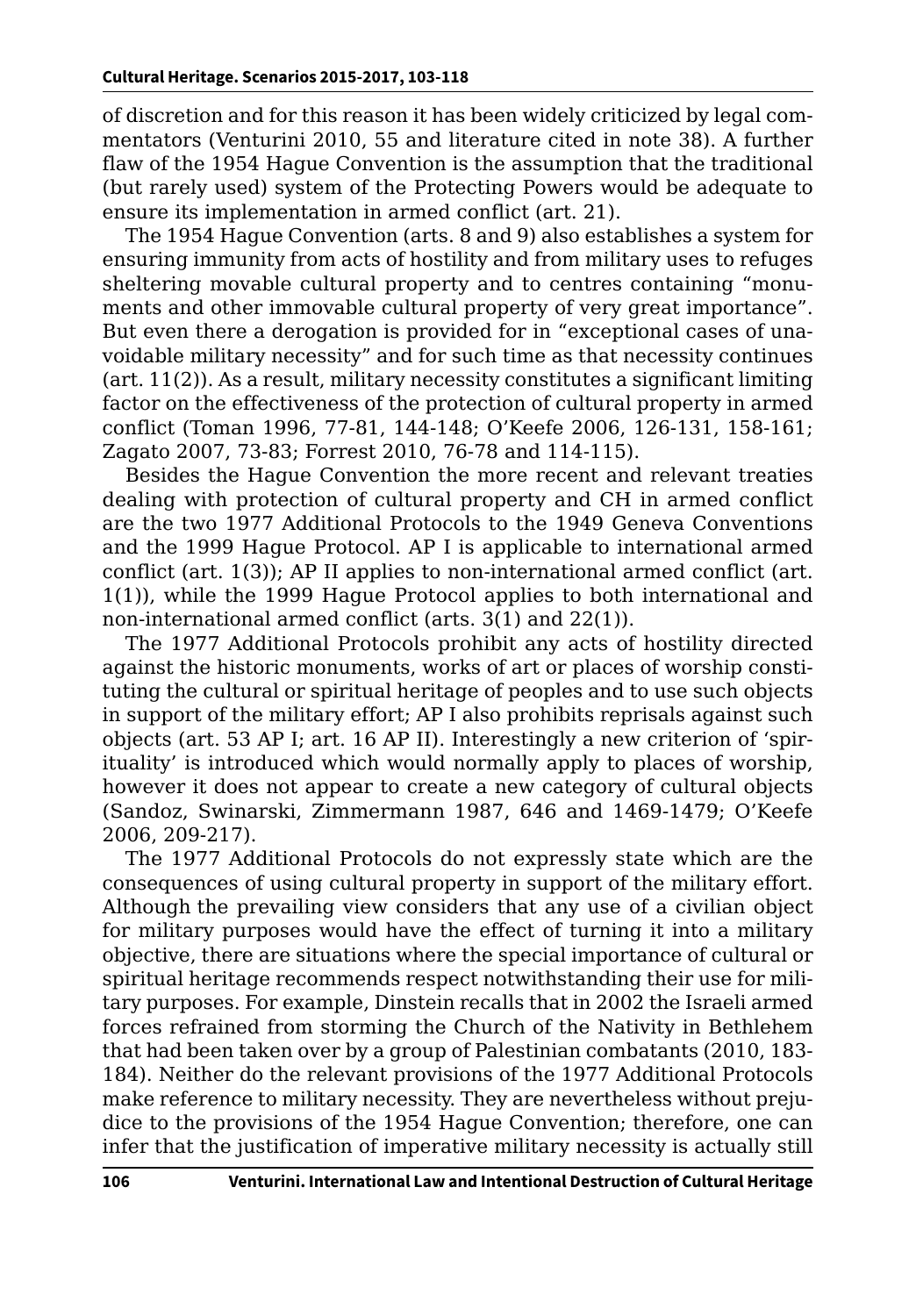valid (O'Keefe 2006, 251-252; Forrest 2010, 108-110). This is confirmed by the fact that the 1999 Hague Protocol retains the waiver, although subject by art. 6 to further restrictive conditions: *imperative* military necessity may only be invoked to direct an act of hostility against cultural property when and for as long as it has, by its function, been made into a military objective and there is no feasible alternative available to obtain a similar military advantage to that offered by directing an act of hostility against that objective; a waiver may only be invoked to use cultural property for purposes which are likely to expose it to destruction or damage when and for as long as no choice is possible between such use of the cultural property and another feasible method for obtaining a similar military advantage; the decision to invoke imperative military necessity shall only be taken by an officer commanding a force the equivalent of a battalion in size or larger, or a force smaller in size where circumstances do not permit otherwise; in case of an attack an effective advance warning shall be given whenever circumstances permit (Gioia 2001, 35-36; O'Keefe 2006, 251-254; Toman 2009, 112-120; Chamberlain 2010, 45-49).

The updating of the 1954 Hague Convention by the 1999 Hague Protocol also led to the stipulation of rules on precautions in attack and precautions against the effects of hostilities (arts. 7 and 8) corresponding to those that are found in AP I. Further developments reflected in the 1999 Hague Protocol include a new regime of enhanced protection of cultural property of the greatest importance for humanity (arts. 10-12), the prosecution of serious violations entailing individual criminal responsibility (arts. 15-19) as well as an institutional machinery (arts. 24-28). Monitoring procedures (arts. 34 to 36), however, were not adequately reinforced.

Beyond treaty law, customary international law also plays a role in the protection of cultural property and CH in armed conflict. Probably the most credible attempt to codify the core provisions on protection of cultural property applicable in international and non-international armed conflict has been made by the ICRC in its *Customary international humanitarian law* (Henckaerts, Doswald*-*Beck 2005). According to Rules 38 to 40 of the study two different categories of cultural property are subject to different kinds of protection. Buildings dedicated to religion, art, science, education or charitable purposes and historic monuments deserve special care in order to avoid damage, unless they are military objectives; seizure, destruction or wilful damage is prohibited. Property of great importance to the CH of every people must not be attacked unless imperatively required by military necessity and must not be used in such a way to expose it to destruction or damage unless imperatively required by military necessity; theft, pillage or misappropriation is prohibited.**<sup>3</sup>** This blending of the 1907

**<sup>3</sup>** [https://www.icrc.org/customary-ihl/eng/docs/v1\\_rul\\_rule38](https://www.icrc.org/customary-ihl/eng/docs/v1_rul_rule38) (2017-12-15).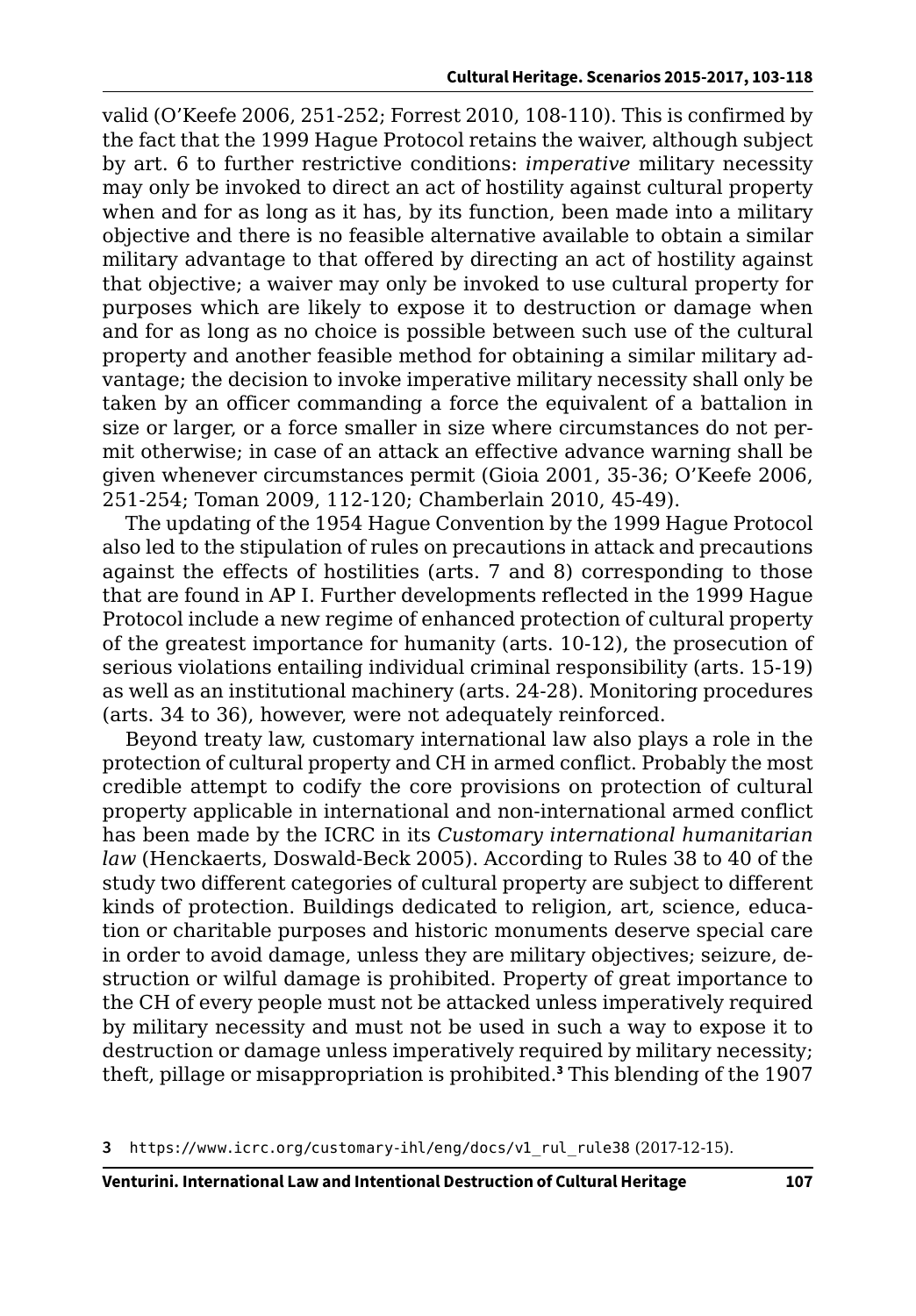Hague Regulations and the 1954 Hague Convention clearly acknowledges the needs of military operations and the role of military necessity as limitative elements restricting the protection of cultural property in armed conflict; in that regard, however, it has been argued that the distinction between the two categories of cultural property finds no support in the existing law (O'Keefe 2006, 212).

### **3 Patterns of Destruction of Cultural Property and CH in Recent Conflicts**

In spite of the elaborate legal structure that has been developed by international treaties and customary international law regarding protection of cultural property and CH, intentional destruction has been increasingly frequent in contemporary armed conflicts, depending on either use of cultural property for military purposes, or collateral damage resulting from attack against military objectives, direct targeting (often aimed at 'cultural cleansing') or looting, theft and pilferage for the purposes of illegal trade in cultural objects. Last, but not least, destruction of cultural property and CH not only affects material aspects; it also takes place by depriving individuals and communities of the possibility of maintaining their cultural identity. Today millions of people are internally or internationally displaced by armed conflict worldwide and for most of them displacement involves the loss of their CH.

Museums are especially vulnerable. Looting, theft and pilferage during armed conflict are attributable not only to vandals, but also (and often mainly) to professional thieves in the pay of antique dealers whereas the local government or the occupying power fail to ensure adequate protection. To give but a few examples, before the Nigerian civil war the National Museum Oron, an institution belonging to the Nigerian federal government, hosted the largest single collection of Ekpu ancestral figures. During the conflict between 1967 and 1970 these wooden carvings suffered looting, theft and pilferage, mutilations and destruction notwithstanding Nigeria being party to the 1954 Hague Convention since 1961. At the end of the conflict only a little more than a hundred of the previously over 800 Ekpu statuettes displayed in the museum were recovered (Kasai Kingi 2010, 12-13). In Afghanistan during military operations conducted by the Pakistan Armed Forces against the Taliban since 2007, a number of suicide attacks and bombings badly damaged the Swat Museum in the Swat Valley housing artefacts and other relics representing the CH of the millennial age-old Gandhara civilization (Khan 2010, 16-17). While Afghanistan is not a party to 1954 Hague Convention, Pakistan ratified it as early as March 1959. In April 2003, the National Archaeological Museum and the National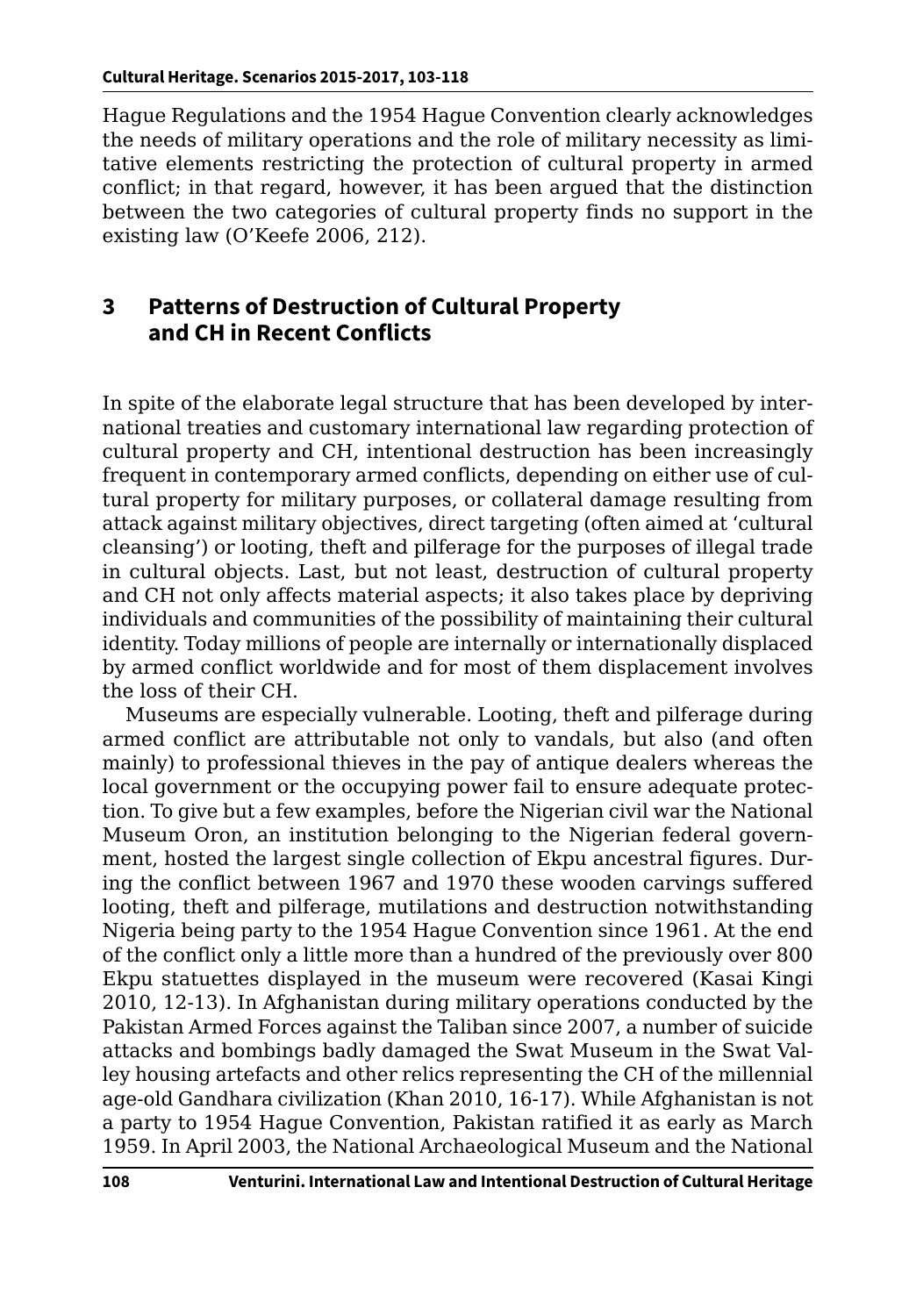Library in Baghdad were seriously damaged and looted when the 'Coalition of the Willing' captured and occupied the city (O'Keefe 2006, 330; Paul, Nahory 2007, 14-15; Forrest 2010, 61-63; Toman 2009, 460-461). At that time neither the USA nor the UK were parties to the 1954 Hague Convention, while Iraq had ratified it as early as 1967 (the United States subsequently became a party in 2009). In February 2015, the fighters of the so-called Islamic State destroyed ancient statues and artefacts of the Mosul Museum causing an outcry among the international community.**<sup>4</sup>** Syria, where destruction occurred, has been a party to the 1954 Hague Convention since 1958.

Further categories of cultural establishments that suffered gravely in recent conflicts are religious and educational institutions as well as monuments and historical architectures. From 1991 until 1995 the conflict in the Former Yugoslavia**<sup>5</sup>** caused widespread destruction of and damage to mosques, catholic churches, synagogues and educational institutions that were systematically destroyed because of their religious significance to the ethnicities targeted. Historic buildings and monuments also paid a heavy price, the most infamous of cases being the bombardment of the Old Town of Dubrovnik in 1991 and the destruction of the sixteenth century stone bridge in Mostar in 1993 (M'Baye 1994, 4-8; O'Keefe 2006, 183-184; Forrest 2010, 57-58). In 2003 military operations of the 'Coalition of the Willing' in Iraq have seriously damaged historic sites, mosques, landmark buildings and old city neighbourhoods (Paul, Nahory 2007, 16). In such cases the destruction of CH may either be referred to as collateral damage resulting from an attack against military objectives, or the consequence of direct targeting. In the first hypothesis there is no unlawful destruction if the required precautions in attack were taken, while in the second case attack is permitted only if cultural property is used for military purposes. For example, during April and May 1999 a number of historic buildings in the centre of Belgrade hosting the General Staff of the Armed Forces and the Ministry of Defence were bombed as legitimate targets or damaged by the collapse of adjacent buildings, detonations and shock waves (Radin 2010, 1).

Occasionally the balance between protection of CH and military necessity is in favour of the former: during the 1990-1991 Persian Gulf War, the

#### **4** [http://whc.unesco.org/en/news/1239/](http://whc.unesco.org/en/news/1239/ ) (2017-12-15).

**5** The 1954 Hague Convention had been binding on the Socialist Federal Republic of Yugoslavia as a state party since 1956, and continued to apply to Croatia and Bosnia and Herzegovina after their independence following their deposit of declarations of succession (cf. ICTY Case No.IT-95-14/2-T, Prosecutor v. Kordić and Čerkez, Trial Judgement of 26 February 2001, para. 359). On 22 May 1992, an Agreement on the Application of IHL between the Parties to the Conflict in Bosnia and Herzegovina was concluded providing that hostilities would be conducted in accordance with art. 53 of AP I (para. 2(5)): [https://www.icrc.org/]( https://www.icrc.org/customary-ihl/eng/docs/v2_rul_rule38) [customary-ihl/eng/docs/v2\\_rul\\_rule38]( https://www.icrc.org/customary-ihl/eng/docs/v2_rul_rule38) (2017-12-15). Needless to say, the Agreement was massively violated along the entire conflict.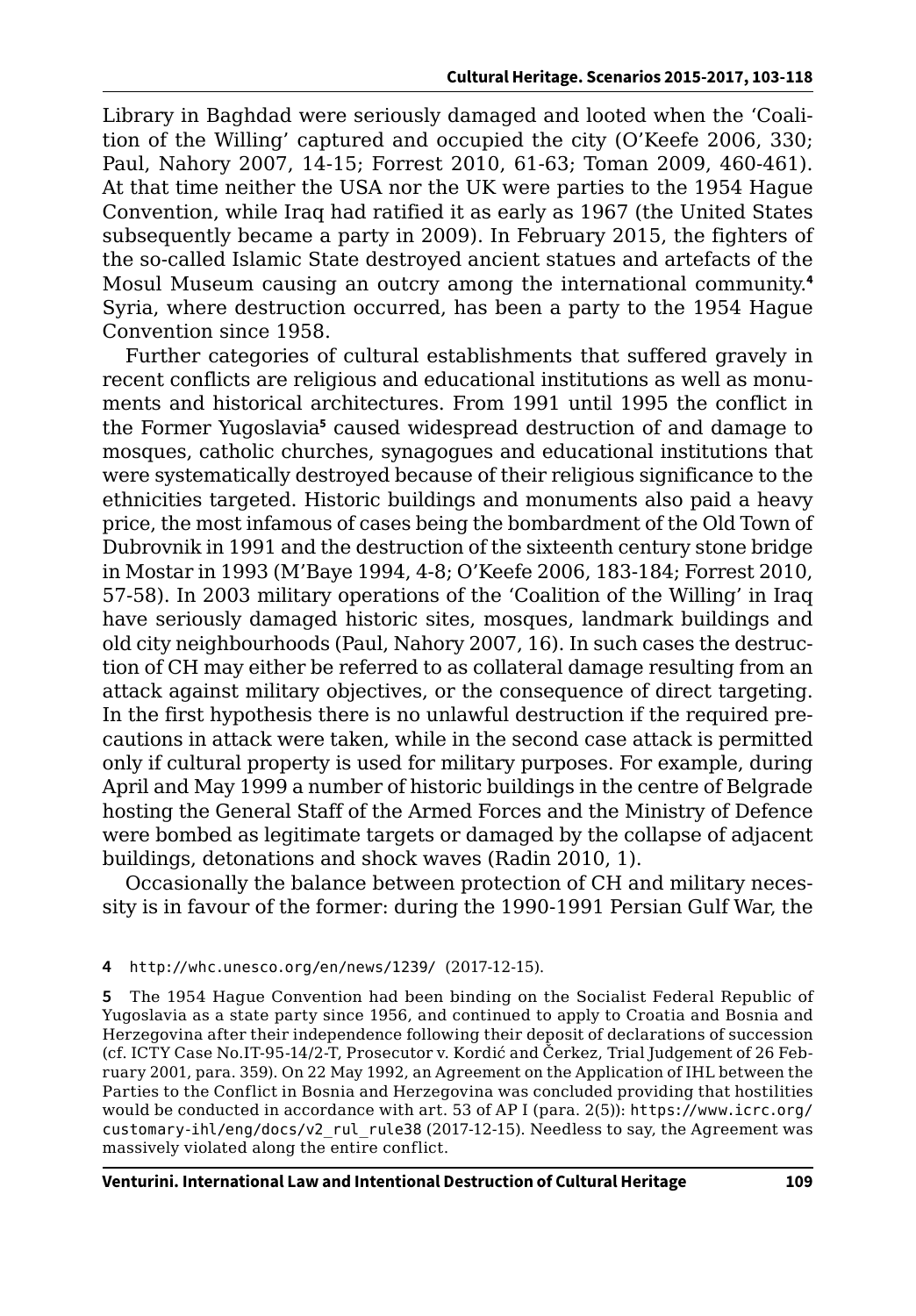Coalition air forces did not attack two Iraqi fighter aircraft placed out of action adjacent to the temple of Ur because of the limited value of their destruction when weighed against the risk of damage to the temple (Department of Defense, U.S. Military 1992, 615). In other cases, the recklessness of the armed forces led to the irreparable loss of priceless relics of the past. From 2003 to 2005 US and Polish troops camped on a military base built within the site of ancient Babylon. The construction of trenches and military fortification severely damaged the archaeological material from the site, including shards, bones, and ancient bricks (Paul, Nahory 2007, 17-18; Forrest 2010, 82). Not long after, in late 2007 history repeated itself in Colombia where a company of a national army battalion fighting to recover territory from irregular forces camped within the grounds of the Ciudad Perdida Park (Sierra Nevada) for more than two years. The reckless use of the area generated soil displacement, erosion and movement of the structural elements of the fragile archaeological remains representative of the ancient Tairona culture (Bateman Vargas 2010, 6-7). Colombia has been a party of the 1954 Hague Convention since 1998; it has subsequently ratified the 1999 Hague Protocol in 2010.

More recently the world has been very deeply shocked by the destruction of Syria's CH. During the ongoing conflict the 2,000-year-old fortified city of Hatra, the archaeological site of Nimrud and major CH landmarks in Palmyra have been systematically targeted by the Islamic State in furtherance of a plan of 'cultural cleansing' but also with the practical purpose of supporting its recruitment efforts and strengthening its operational capability by the illicit traffic of cultural items.**<sup>6</sup>**

These appalling events, among many others, demonstrate that intentional destruction of CH in armed conflict occurs irrespective of the nature of the conflict, be it an international armed conflict or a non-international one. On the one hand, the legal instruments to which the parties to a conflict are bound are often and widely neglected by both state armed forces and non-state armed groups. On the other hand, because of its vagueness, customary international law does not seem adequate to mitigate, let alone to prevent, the gravest consequences of armed conflict on cultural property and CH.

# **4 Judicial Enforcement of Protection**

The unlawful destruction of cultural property and CH in recent conflicts has raised the issue of responsibility and liability for damage. The 2003 UNESCO Declaration at art. VI echoed customary international law by

**<sup>6</sup>** <http://www.un.org/press/en/2015/sc11804.doc.htm> (2017-12-15).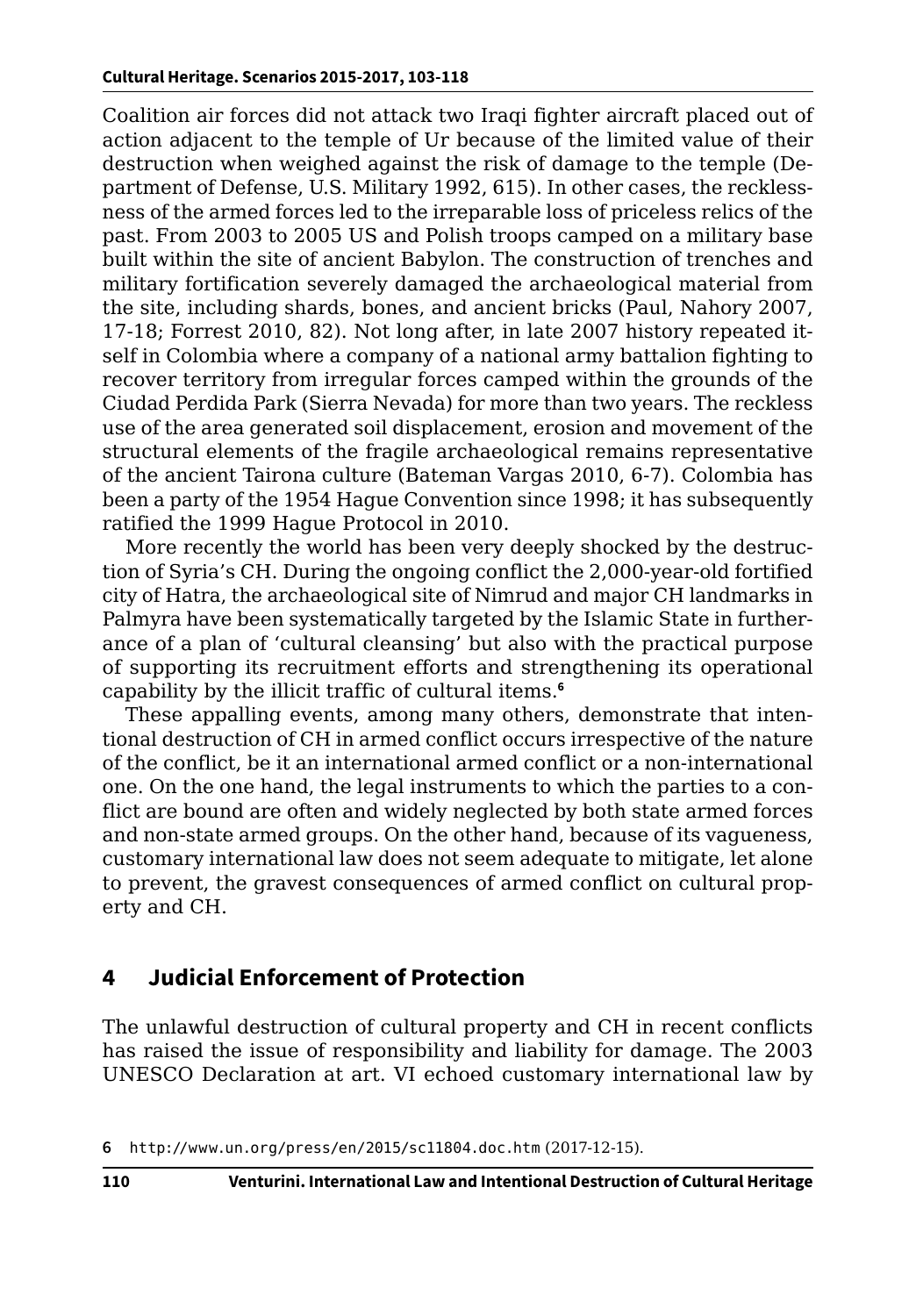saying that "A State that intentionally destroys or intentionally fails to take appropriate measures to prohibit, prevent, stop, and punish any intentional destruction of cultural heritage of great importance for humanity, whether or not it is inscribed on a list maintained by UNESCO or another international organization, bears the responsibility for such destruction, to the extent provided for by international law".<sup>7</sup> An example of international responsibility for destruction of CH is shown by the case of the Stela of Matara (a monument of great historical and cultural significance for the Eritrean people) that was wrecked by an explosion on 30 May 2000 during the war between Eritrea and Ethiopia, in an area controlled by Ethiopian armed forces which had established a camp close to the obelisk. In 2004 the Eritrea-Ethiopia Claims Commission concluded that "Ethiopia as the Occupying power in the Matara area [...] is responsible for the damage even though there is no evidence that the decision to explode the Stela was anything other than a decision by one or several soldiers".**<sup>8</sup>** The case-law on State responsibility is, however, limited.

Destruction of CH in armed conflict may also entail individual criminal responsibility. Art. 147 of the 1949 GC IV recognizes "seizure of, destruction or wilful damage done to institutions dedicated to religion, charity and education, the arts and sciences, historic monuments and works of art and science" as grave breaches of the Convention, and as such they have been incorporated into the ICTY Statute (art. 3(d)). According to the Rome Statute of the ICC "Intentionally directing attacks against buildings dedicated to religion, education, art, science or charitable purposes and historic monuments […] provided they are not military objectives" is a crime in both international and non-international armed conflict (arts.  $8(2)(b)(ix)$  and  $8(2)(e)(iv)$ ). In an effort to remain in strict compliance with customary international law neither statute explicitly refers to cultural property or CH. In this respect, it has been argued that this "dilutes the concept of cultural property as a distinct and autonomous type of civilian property" (Carcano 2013, 87). The 1999 Hague Protocol instead plainly sets out the principle *aut dedere aut judicare* persons alleged to have committed serious violations of the rules protecting cultural property (arts. 15-17). Lastly, under art. 7 of the law establishing the ECCC, the Chambers have jurisdiction to try those responsible for the destruction of cultural property during the period from 17 April 1975 to 6 January 1979.**<sup>9</sup>**

**<sup>7</sup>** <http://unesdoc.unesco.org/images/0013/001331/133171e.pdf#page=68> (2017-12-15).

**<sup>8</sup>** EECC Partial Award, Central Front - Eritrea's Claims 2, 4, 6, 7, 8 & 22, 28 April 2004, para. 112.

**<sup>9</sup>** Law on the Establishment of the Extraordinary Chambers in the Courts of Cambodia, with inclusion of amendments as promulgated on 27 October 2004 (NS/RKM/1004/006).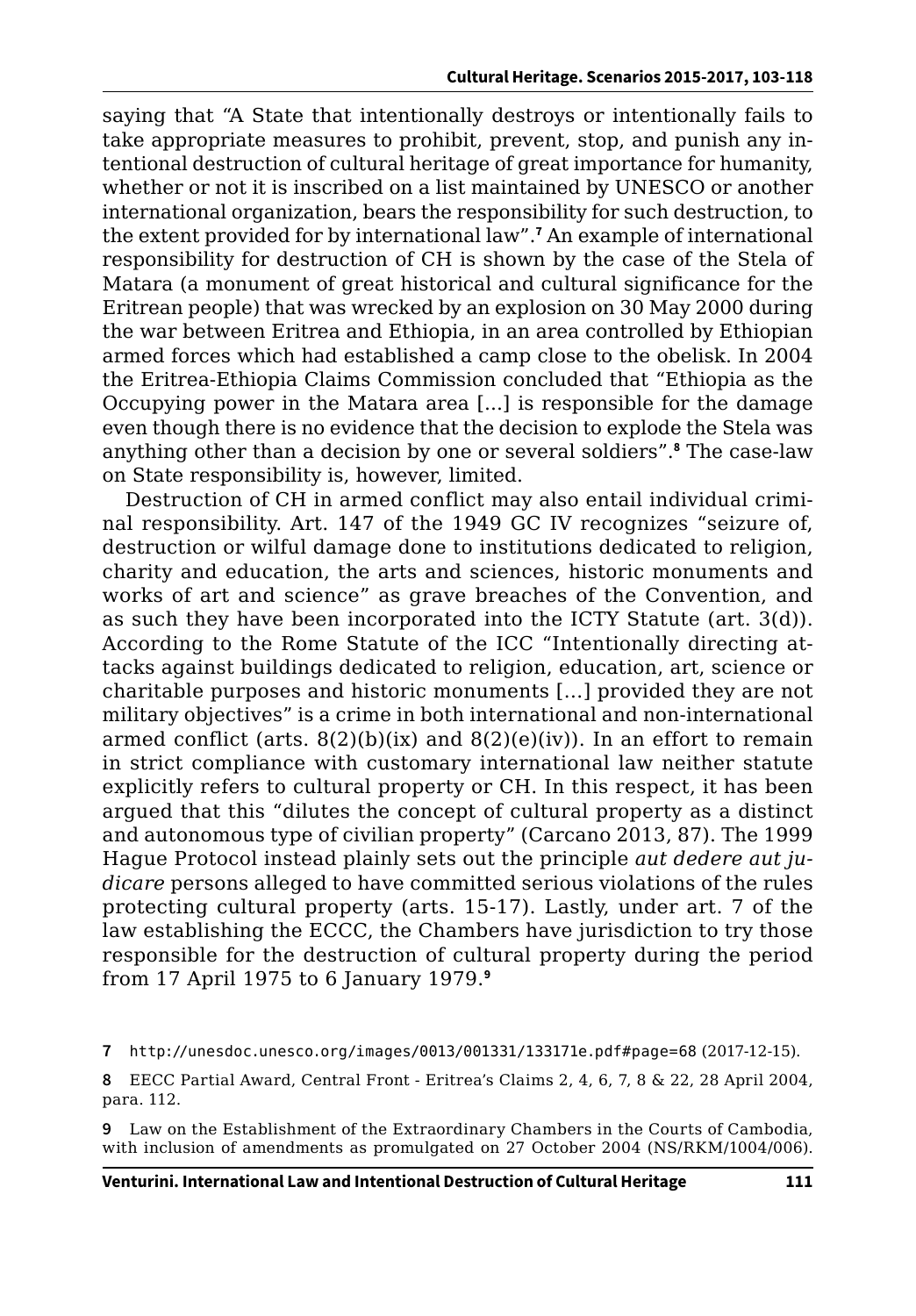The jurisprudence of the ICTY has addressed and interpreted the fundamental tenets of individual criminal responsibility for the destruction of cultural property in several important cases (Abtahi 2001, 9-28; Carcano 2013, 81-86 and 91-94; Lenzerini 2013, 43-49).

In its judgment in the Blaškić case in 2000 (dealing mainly with destruction of institutions dedicated to religion) the ICTY TC held that "[t]he damage or destruction must have been committed intentionally to institutions which may clearly be identified as dedicated to religion or education and which were not being used for military purposes at the time of the acts". In addition, the TC considered "the institutions must not have been in the immediate vicinity of military objectives".**<sup>10</sup>** This latter requirement was rejected, and rightly, by later judgments such as Naletilić and Martinović holding that that the mere fact that an institution is in the "immediate vicinity of military objective" cannot justify its destruction.**<sup>11</sup>**

In its 2004 judgment on the Kordić and Čerkez case the ICTY AC interpreted the category of "immovable objects of great importance to the CH of peoples" in the light of the ICRC Commentary on art. 53 AP I (Sandoz, Swinarski, Zimmermann 1987, 646 and 1469-1479) referring to the term "cultural or spiritual heritage" as covering objects "whose value transcends geographical boundaries, and which are unique in character and are intimately associated with the history and culture of a people".**<sup>12</sup>** In the Brđanin case the Tribunal found that the deliberate destruction by the Bosnian Serbs of churches, mosques, and minarets had been carried out not because they contained any military threat but because of their religious significance to the Bosnian Croat and Bosnian Muslim ethnicities.**<sup>13</sup>** Some judgments also found that discriminatory destruction of religious sites and cultural monuments may constitute persecution as a crime against humanity**<sup>14</sup>** and may even be considered as evidence of an intent to commit genocide.**<sup>15</sup>**

The naval bombardment and shelling of Dubrovnik were considered in the Jokić and in the Strugar cases. Both accused, officers in the Yugoslav

- **10** Blaškić Trial Judgment no. IT-95-14-T, 3 March 2000, para. 85.
- **11** Naletilić and Martinović Trial Judgment no. IT-98-34-T, 31 March 2003, paras. 303-304.
- **12** Kordić and Čerkez Appeal Judgment no. IT-95-14/2-A, 17 December 2004, para. 90.

**13** Brđanin Trial Judgment no. IT-99-36-T, 1 September 2004, paras. 596-599 and Appeal Judgment no. IT-99-36-A, 3 April 2007 paras. 340-341.

**14** Blaškić Trial Judgment no. IT-95-14-T, 3 March 2000, para. 227; Kordić and Čerkez Trial Judgment no. IT-95-14/2-T, 26 February 2001, paras. 206-207; Milutinović Trial Judgment no. IT-05-87-T, 26 February 2009, para. 205; Stanišić & Župljanin Trial Judgment no. IT-08- 91-T, 27 March 2016, para. 88.

**15** Krstić Trial Judgment no. IT-98-33-T, 2 August 2001, para. 580.

URL [https://www.eccc.gov.kh/sites/default/files/legal-documents/KR\\_Law\\_as\\_amend](https://www.eccc.gov.kh/sites/default/files/legal-documents/KR_Law_as_amended_27_Oct_2004_Eng.pdf )[ed\\_27\\_Oct\\_2004\\_Eng.pdf](https://www.eccc.gov.kh/sites/default/files/legal-documents/KR_Law_as_amended_27_Oct_2004_Eng.pdf ) (2017-12-15).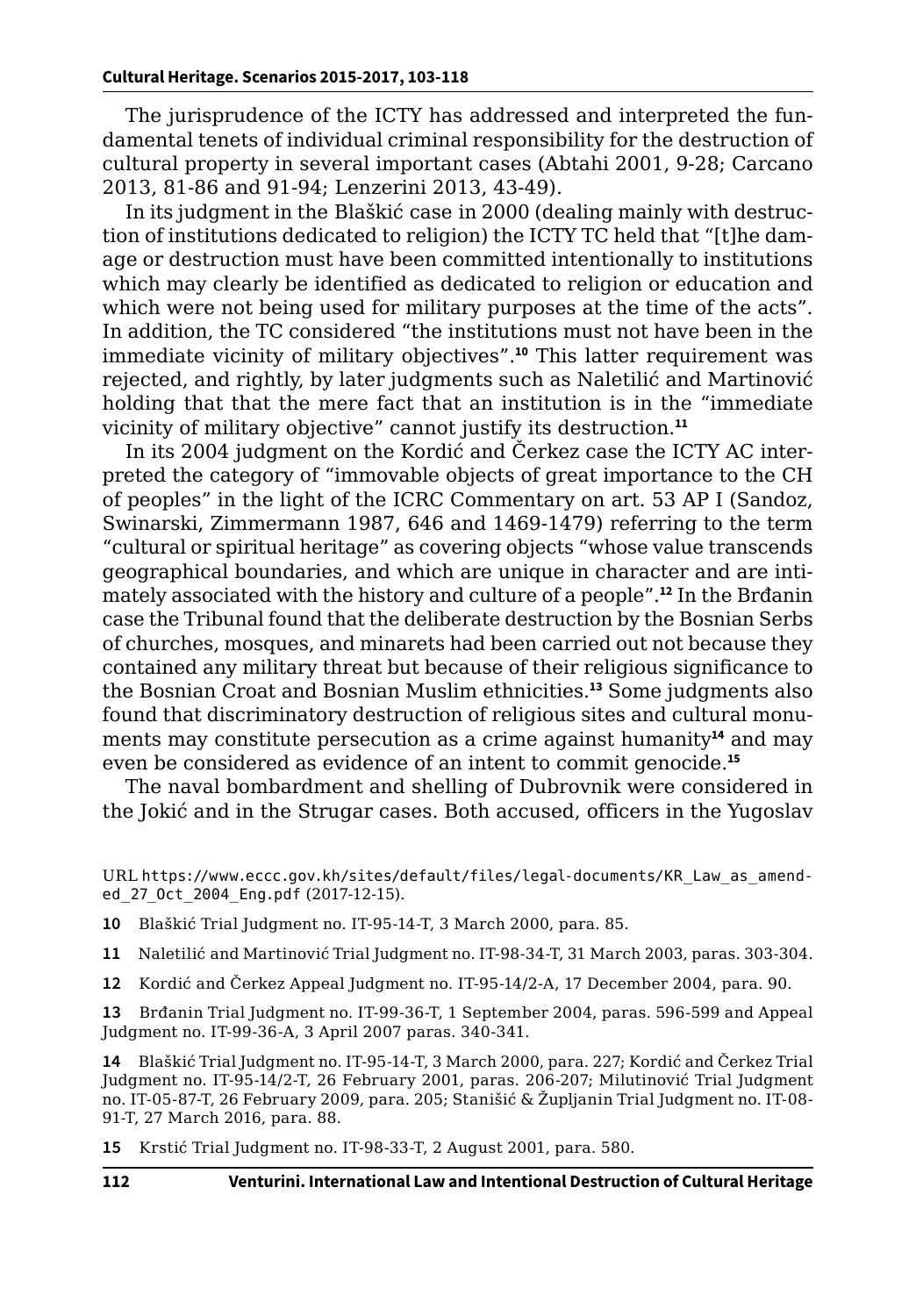armed forces, were found guilty and sentenced for the wanton destruction and damage done to the historic buildings of the Old Town, a UNESCO World Cultural Heritage site pursuant to the 1972 UNESCO Convention.**<sup>16</sup>**

The first case in which war crimes against buildings dedicated to religion and historic monuments were the main accusation was recently decided by a TC of the ICC. Ahmad Al Mahdi Al Faqi, one of the leaders of the Islamic forces that had taken control of Timbuktu during the noninternational armed conflict of 2012 in Mali, has been convicted of the war crime of attacking protected objects as a co-perpetrator under arts. 8(2)(e) (iv) and 25(3)(a) of the ICC Statute and sentenced to nine years of imprisonment. **<sup>17</sup>** The Islamist leader had ordered and carried out the destruction of several buildings of a religious and historical character, known as the mausoleums of saints of Timbuktu. The Trial Chamber found that these structures were places of prayer and pilgrimage for the local inhabitants and as such they constituted a common heritage for the community; most of them were also included in the UNESCO WHL.**<sup>18</sup>**

Since the charges met squarely the requirements of art. 8(2)(e)(iv), the TC did not further elaborate on the character of this type of crime. Interestingly enough, while during the conflict the accused had justified the attacks as ways of eradicating superstition, heresy and practices leading to idolatry,**<sup>19</sup>** after having been surrendered to the Court by the authorities of Niger on 26 September 2015 he made an admission of guilt before the TC, which considered the admission of guilt "to be genuine, led by the real desire to take responsibility for the acts he committed and showing honest repentance" and expressing "deep regret and great pain" for his acts.**<sup>20</sup>**

Clearly the prosecution of crimes related to cultural property and CH is not the exclusive competence of the international criminal tribunals. According to art. VII of the 2003 UNESCO Declaration "States should take all appropriate measures, in accordance with international law, to establish jurisdiction over, and provide effective criminal sanctions against, those persons who commit, or order to be committed, acts of intentional destruction of cultural heritage of great importance for humanity, whether or not

**17** The Prosecutor v. Ahmad Al Faqi Al Mahdi, no. ICC-01/12-01/15, TC VIII, Judgment and Sentence, 27 September 2016.

**18** The Prosecutor v. Ahmad Al Faqi Al Mahdi, no. ICC-01/12-01/15, TC VIII, Judgment and Sentence, 27 September 2016, para. 34.

**19** The Prosecutor v. Ahmad Al Faqi Al Mahdi, no. ICC-01/12-01/15, TC VIII, Judgment and Sentence, 27 September 2016, para. 38(viii).

**20** The Prosecutor v. Ahmad Al Faqi Al Mahdi, no. ICC-01/12-01/15, TC VIII, Judgment and Sentence, 27 September 2016, paras. 100 and 103.

**<sup>16</sup>** Jokić Sentencing Judgment no. IT-01-42/1-S, 18 March 2004, paras. 42, 46-53; Strugar Appeal Judgment no. IT-01-42-A, 17 July 2008, para. 393.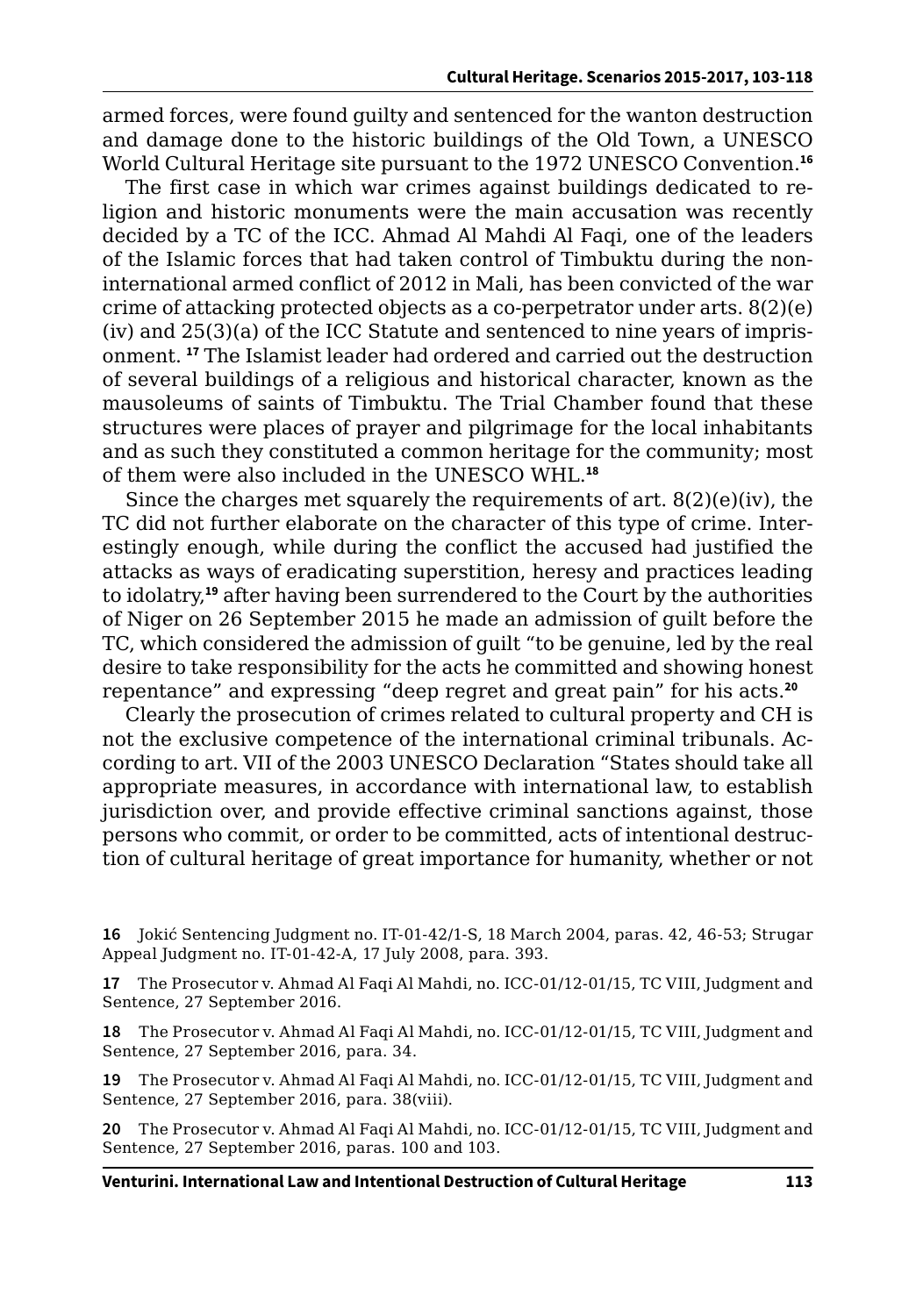it is inscribed on a list maintained by UNESCO or another international organization". Interestingly, in 2006 the Military Garrison Court of Ituri in the Democratic Republic of Congo directly (albeit in a perfunctory manner) applied art.  $8(2)(b)(ix)$  of the Rome Statute pursuant to the Congo constitution which gives primacy of international treaties over domestic law (Trapani 2011, 51-55). In 2007 the Iraqi High Tribunal discussed more in depth the elements of the crime of intentionally directing attacks against religious or educational buildings, holding that their destruction or confiscation must be considered as premeditated if it was possible to clearly recognize their nature and provided that they were not used for military purposes or located in the vicinity of military targets (a revival of the restrictive interpretation of the ICTY Blaškić Trial judgment).**<sup>21</sup>** Also in 2007 the Constitutional Court of Colombia held that the rules aimed at protecting cultural property are *lex specialis* in relation to the principles of distinction and precaution protecting the general category of civilian property.**<sup>22</sup>**

It has to be noted that the *ad hoc* international criminal tribunals are set to complete their cases in the years ahead and the judicial enforcement of the international protection of cultural property and CH may not remain exclusively with the ICC. For this reason, the role of domestic jurisdictions is vital and it is likely to increase with time.

#### **5 Strengths and Weaknesses of the International Protection**

The international legal protection of cultural property and CH in armed conflict has a number of positive aspects. Firstly, it is based on a variety of treaties complementing and mutually supporting each other and its fundamental principles are firmly anchored in customary international law, binding on all States in the international community. Secondly, the relevant treaties commit States parties to implementing several provisions in time of peace in order to prepare for the eventuality of a conflict, thus increasing awareness of the need for protection and promoting harmonization of the domestic legal systems. Thirdly, the rules on protection are judicially enforceable and the decisions of international courts and tribunals as well as those of the domestic jurisdictions are playing and will continue to play

**<sup>21</sup>** Iraqi High Tribunal, Special Verdict pertaining to case No 1/C Second/2006, Al Anfal, 8, 20, 35. URL [http://www.asser.nl/upload/documents/DomCLIC/Docs/NLP/Iraq/Anfal\\_ver](http://www.asser.nl/upload/documents/DomCLIC/Docs/NLP/Iraq/Anfal_verdict.pdf)[dict.pdf](http://www.asser.nl/upload/documents/DomCLIC/Docs/NLP/Iraq/Anfal_verdict.pdf) (2017-12-15).

**<sup>22</sup>** Colombia, Constitutional Court, Constitutional Case -291/07, Judgment of 25 April 2007, 121: cf. ICRC Customary International Law, Practice Relating to Rule 38. Attacks against Cultural Property, para. 5. National Case-law [https://www.icrc.org/customary-ihl/eng/](https://www.icrc.org/customary-ihl/eng/docs/v2_rul_rule38) [docs/v2\\_rul\\_rule38](https://www.icrc.org/customary-ihl/eng/docs/v2_rul_rule38) (2017-12-15).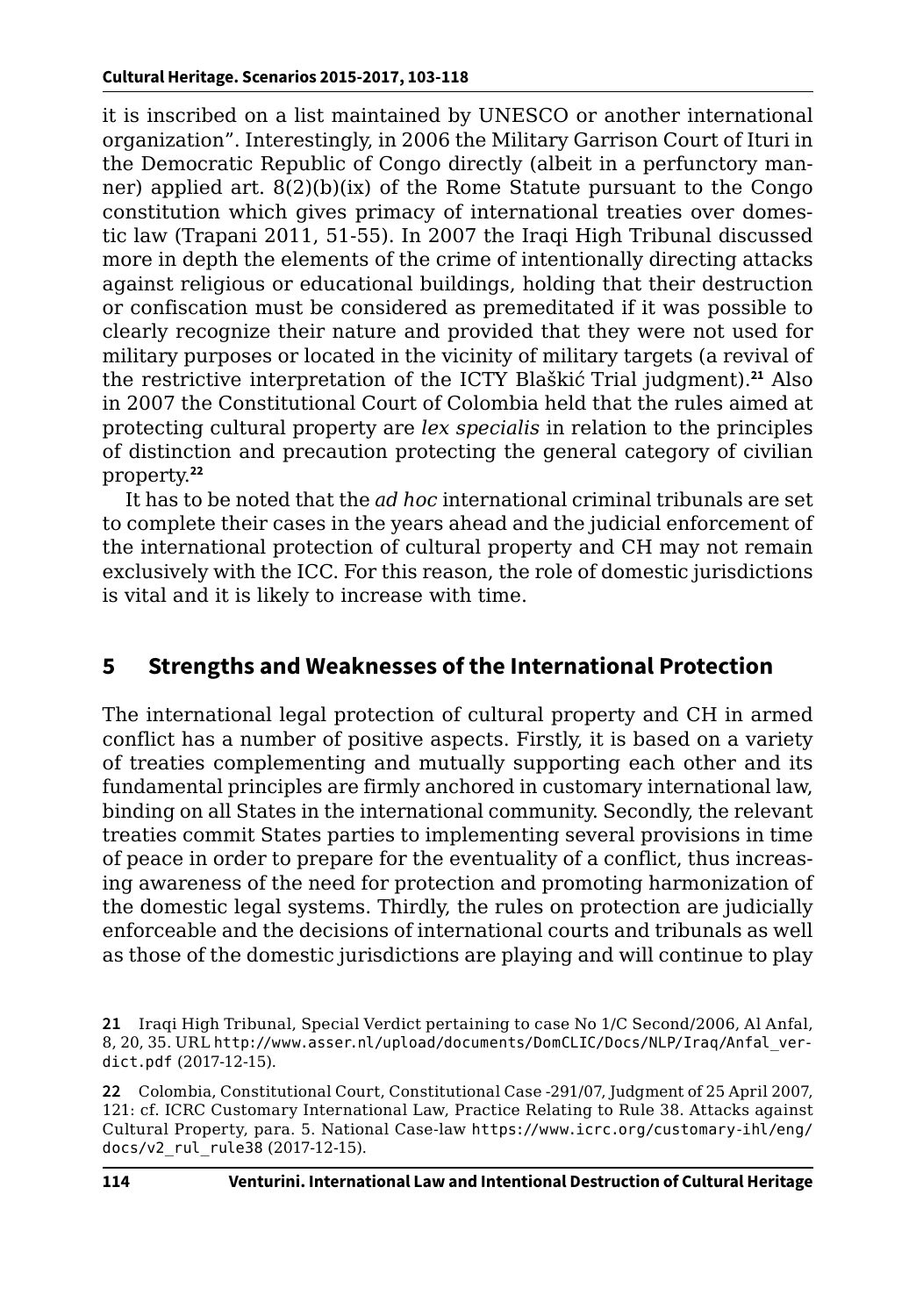an important role, substantially contributing to their interpretation and application.

Unfortunately, these strengths are balanced by some critical weaknesses. States' participation in the various treaties on the protection of cultural property and CH is far from universal and, even worse, the holdout States are the ones most often involved in armed conflicts. Customary international law is binding on all States but it is much less detailed than treaties and it notably does not include implementing rules or procedures. To a greater or smaller extent, both treaties and customary international law allow derogations in cases of military necessity, which hinders a full implementation of the protecting rules. Non-state armed groups are not parties to the treaties protecting cultural property and CH during armed conflict and they hardly share the values that have prompted the development of the international legal system of protection. As a consequence, it is difficult to maintain that the legal obligations concerning the protection of cultural property and CH in non-international armed conflict are equally binding on the parties to the conflict. And although the punishment of those responsible for the intentional destruction of protected assets satisfies the requirements of justice, criminal prosecution is in no way a substitute for substantive protection.

Last but not least, it should be noted that both existing treaties and customary international law on the protection of cultural property and CH during armed conflict focus on tangible goods. Therefore, intangible CH is not included in the comprehensive system that has been established for the protection of movable and immovable cultural property. However, international law on the protection of cultural property and CH in armed conflict must not be seen in isolation from the main body of international humanitarian law, which contains the fundamental rules on the protection of civilians – the ultimate owners of CH. These include, *inter alia*, the prohibition of forcible displacements and of unlawful deportations, contributing to preserve the link between individuals and groups and their CH. Strengthening the relationship between the protection of cultural property and the protection of civilians in IHL is thus the necessary prerequisite to see the system in its whole and to make it effectively applied and enforced.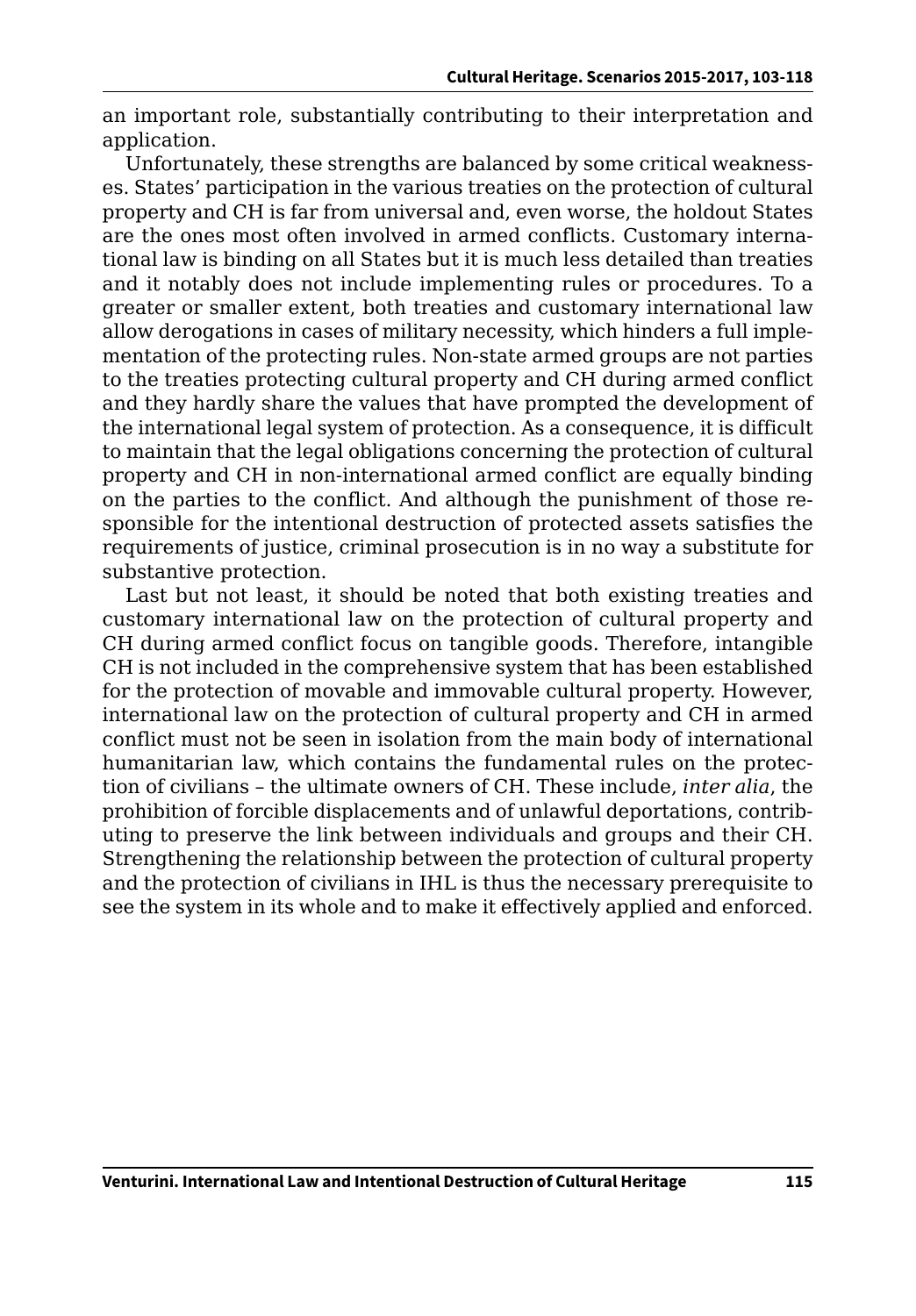#### **Bibliography**

- Abtahi, Hirad (2001). "The Protection of Cultural Property in Times of Armed Conflict: The Practice of The International Tribunal for Former Yugoslavia". *Harvard Human Rights Journal*, 14, 1-32.
- Bateman Vargas, Catalina (2010). "The Effects of Conflict on the Archaeological Park of Ciudad Perdida (Lost City) in Colombia". Lambert, Rockwell 2010, 6-10.
- Blake, Janet (2000). "On Defining Cultural Heritage". *International and Comparative Law Quarterly*, 49, 61-85.
- Carcano, Andrea (2013). "The Criminalization and Prosecution of Attacks Against Cultural Property". Pocar, Fausto; Pedrazzi, Marco; Frulli, Micaela (eds.), *War Crimes and the Conduct of Hostilities*, Cheltenham, UK; Northampton, MA, USA: Edward Elgar, 78-97.
- Chamberlain, Kevin (2010). "Military Necessity under the 1999 Second Protocol". van Woudenberg, Nout; Lijnzaad, Liesbeth (eds.) *Protecting cultural property in armed conflict*. Leiden; Boston: Martinus Nijhoff Publishers, 43-49.
- Department of Defense, U.S. Military (1992). *Conduct of the Persian Gulf War*. Final Report to Congress Pursuant to Title V of The Persian Gulf Conflict Supplemental Authorization and Personnel Benefits Act of 1991 (Public Law 102-25). URL [http://www.globalsecurity.org/military/](http://www.globalsecurity.org/military/library/report/1992/cpgw.pdf ) [library/report/1992/cpgw.pdf](http://www.globalsecurity.org/military/library/report/1992/cpgw.pdf ) (2017-12-15).
- Dinstein, Yoram (2010). *The Conduct of Hostilities under the Law of International Armed Conflict*. 2nd ed. Cambridge: Cambridge University Press.
- Forrest, Craig (2010). *International Law and the Protection of Cultural Heritage*. London, New York: Routledge
- Francioni, Francesco (2011). "The Human Dimension of International Cultural Heritage Law: An Introduction". *The European Journal of International Law*, 22(1), 9-16.
- Frigo, Manlio (2004). "Cultural property *v*. cultural heritage: A 'battle of concepts' in international law?". *International Review of the Red Cross*, 86(854), 367-378.
- Gioia, Andrea (2001). "The Development of International Law Relating to the Protection of Cultural Property in the Event of Armed Conflict: the Second Protocol to the 1954 Hague Convention". *The Italian Yearbook of International Law*, XI, 25-57.
- Henckaerts, Jean-Marie; Doswald*-*Beck, Louise (2005). *Customary International Humanitarian Law*. Cambridge: Cambridge University Press.
- Kasai Kingi, Linus (2010). "Loss and Recovery: the Fate of the Ekpu Figures and the Oron Museum During the Nigerian Civil War". Lambert, Rockwell 2010, 11-15.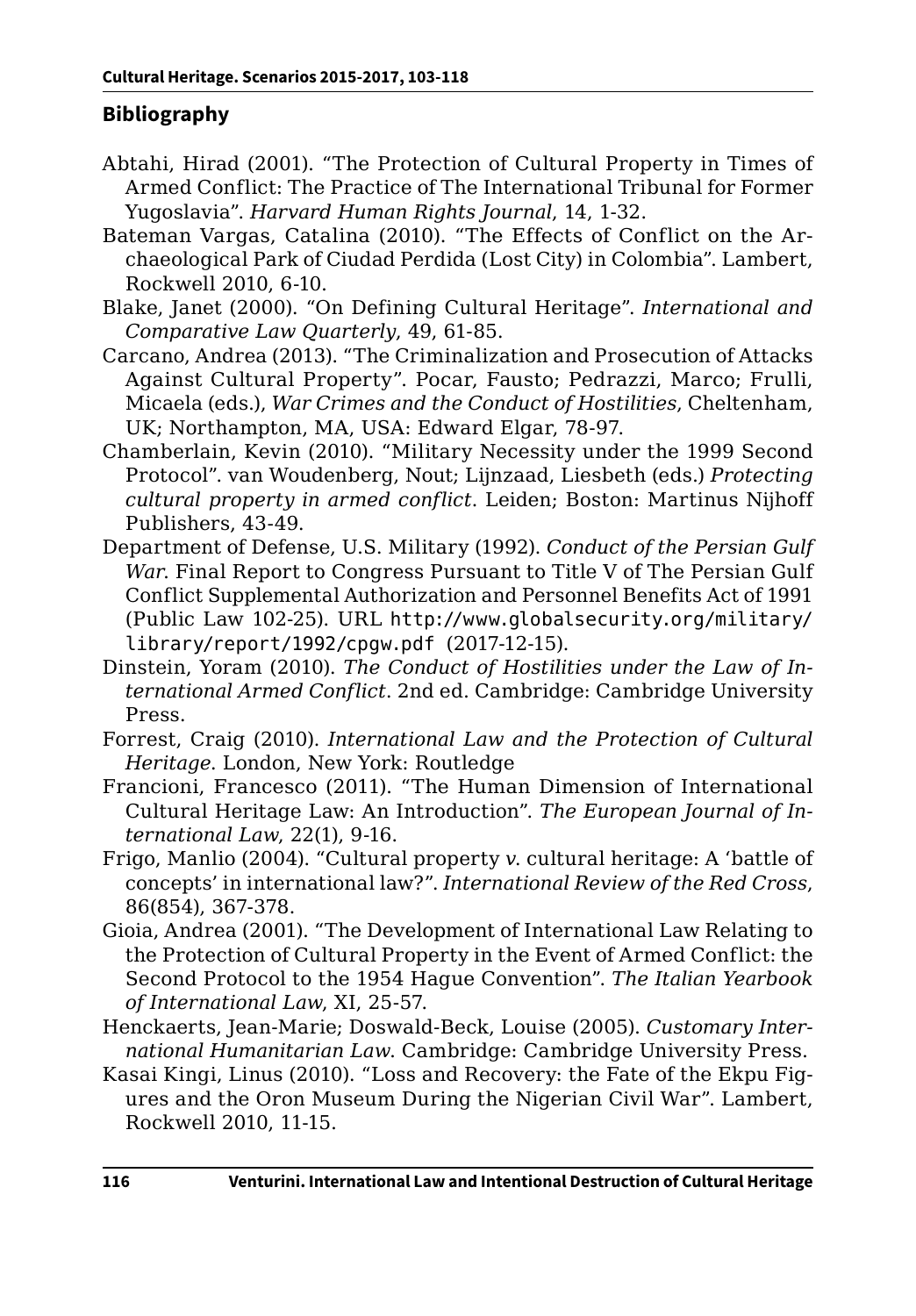- Khan, Azmat Ali (2010). "Cultural heritage in the midst of conflict: The case of Swat Museum". Lambert, Rockwell 2010, 16-21.
- Lambert, Simon; Rockwell, Cynthia (eds.) (2010). *Protecting Cultural Heritage in Times of Conflict*. Roma: International Centre for the Study of the Preservation and Restoration of Cultural Property. URL [http://](http://www.iccrom.org/ifrcdn/pdf/ICCROM_18_ProtectingHeritageConflict_en.pdf ) [www.iccrom.org/ifrcdn/pdf/ICCROM\\_18\\_ProtectingHeritageCon](http://www.iccrom.org/ifrcdn/pdf/ICCROM_18_ProtectingHeritageConflict_en.pdf )[flict\\_en.pdf](http://www.iccrom.org/ifrcdn/pdf/ICCROM_18_ProtectingHeritageConflict_en.pdf ) (2017-12-15).
- Lenzerini, Federico (2013). "The Role of International and Mixed Criminal Courts in the Enforcement of International Norms Concerning the Protection of Cultural Heritage". Francioni, Francesco; Gordley, James (eds.), *Enforcing International Cultural Heritage Law*. Oxford: Oxford University Press, 40-64.
- Logan, William S. (2007). "Closing Pandora's Box: Human Rights Conundrums in Cultural Heritage Protection". Silverman, Helaine; Ruggles, D. Fairchild (eds.), *Cultural Heritage and Human Rights*. New York: Springer Sci + Business Media, 33-52.
- Loulanski, Tolina (2006). "Revising the Concept of Cultural Heritage: The Argument for a Functional Approach". *International Journal of Cultural Property*, 13, 207-233.
- M'Baye, Keba (1994). *Destruction of Cultural Property Report*. Final Report of the United Nations Commission of Experts established pursuant to Security Council Resolution 780 (1992) Annex XI, S/1994/674/Add.2 (Vol. V) 28 December 1994. URL [http://www.phdn.org/archives/www.](http://www.phdn.org/archives/www.ess.uwe.ac.uk/comexpert/ANX/XI.htm) [ess.uwe.ac.uk/comexpert/ANX/XI.htm](http://www.phdn.org/archives/www.ess.uwe.ac.uk/comexpert/ANX/XI.htm) (2017-12-15).
- O'Keefe, Roger (2006). *The protection of cultural property in armed conflict*. Cambridge: Cambridge University Press.
- Paul, James; Nahory, Céline (2007). *War and Occupation in Iraq*, Ch. 2, *Destruction of Cultural Heritage*. URL [https://www.globalpolicy.org/](https://www.globalpolicy.org/images/pdfs/full.pdf) [images/pdfs/full.pdf](https://www.globalpolicy.org/images/pdfs/full.pdf) (2017-12-15).
- Radin, Marija (2010). "Rescue during the Belgrade bombing: An example of museum staff initiative". Lambert, Rockwell 2010, 1-5.
- Sandoz, Yves; Swinarski, Christophe; Zimmermann, Bruno (eds.) (1987). *Commentary on the Additional Protocols of 8 June 1977 to the Geneva Conventions of 12 August 1949*. Genova (International Committee of the Red Cross): Martinus Nijhoff Publishers.
- Toman, Jiří (1996). *The protection of cultural property in the event of armed conflict. Commentary on the Convention for the Protection of cultural property in the event of armed conflict and its Protocol, signed on 14 May 1954 in The Hague, and on other instruments of international law concerning such protection*. Dartmouth: Aldershot; Paris: UNESCO.
- Toman, Jiří (2009). *Cultural property in war. Improvement in protection. Commentary on the 1999 Second Protocol to the Hague Convention of 1954 for the Protection of cultural property in the event of armed conflict*. Paris: UNESCO.